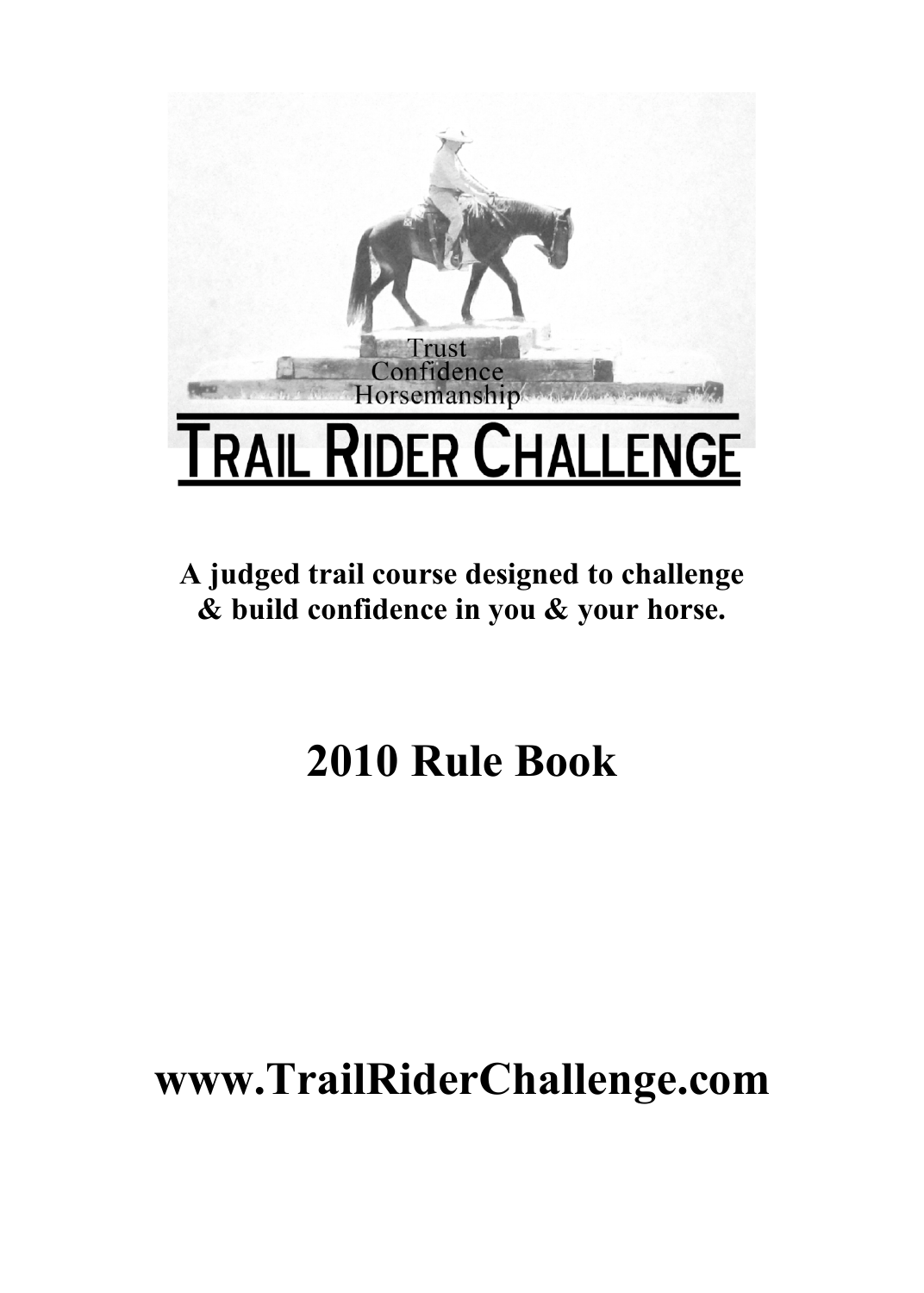# **Trail Rider Challenge 2010 Official Details & Rules**

### www.TrailRiderChallenge.com Kelli Paulson Plowman 402-889-6042

#### **Description**

The Trail Rider Challenge (TRC) is a unique event that encourages you and your horse to develop a partnership based on trust, and develop and measure your horsemanship skills, while having fun and meeting other horse people. Your partnership is then scored on an obstacle course designed to challenge your skills at all levels and encourage good horsemanship.

#### **Purpose**

This event will give you the opportunity to set goals, measure your progress, gain confidence, expose your horse to new things, and win prizes. The TRC is about having fun, building confidence, promoting good horsemanship and challenging you and your horse to new levels. It is an encouraging, supportive group of people who want to learn and challenge themselves.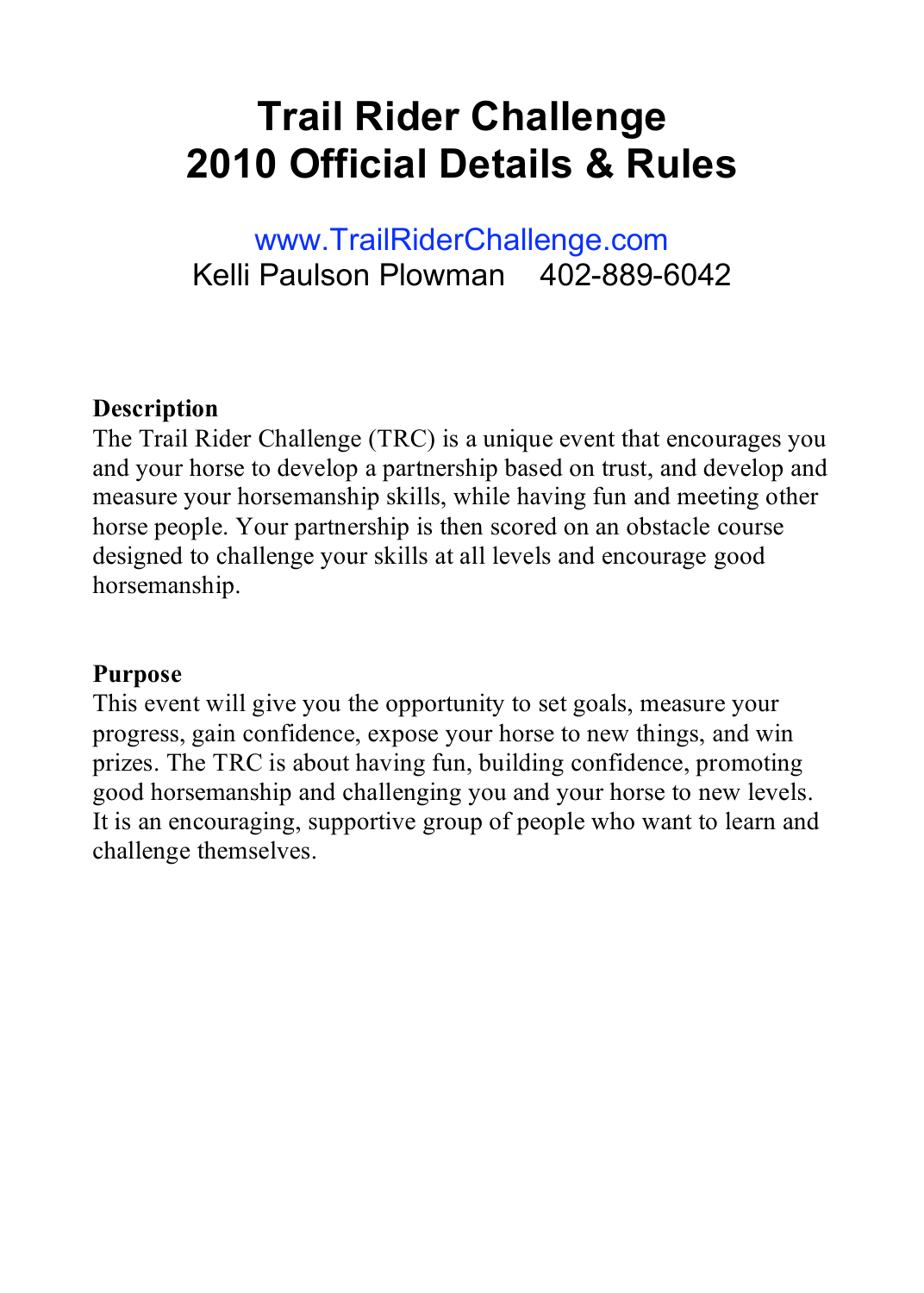## **2010 Events**

#### **Trail Rider Challenge**

| June 12      | Omaha Stockyards Saddle Club Arena, Omaha, NE        |
|--------------|------------------------------------------------------|
|              | Special Division: Rookie                             |
| July 17      | Capital City Horse Club Arena, Lincoln, NE           |
|              | Special Division: 40 & over                          |
| August 7     | Skyline Arena, Elkhorn, NE                           |
|              | Special Division: Colts $(2 \& 3 \text{ year}$ olds) |
| September 11 | Triple M Stable, Council Bluffs, IA                  |
|              | Special Division: Mustangs (any BLM branded          |
| horse)       |                                                      |
| October 23   | Awards Banquet at Kelli's                            |
|              | People only. No horses.                              |
|              |                                                      |

All TRC's begin at 9:00 am. Registration opens at 8:00 am.

*September 4 Trail Rider Challenge – EXTENDED VERSION 4 miles. 16 obstacles. Ride with your friends. Pacific Junction, IA. Does not count towards year-end awards. Divisions will be slightly different.*

#### **Clinics**

June 13 Omaha Stockyards Saddle Club Arena, July 18 Capital City Horse & Pony Club Arena, August 8 Skyline Ranch Arena, Elkhorn, NE Each clinic is held Sunday from 1 - 4 on each of the TRC courses. Newcomers welcome to try out the course. TRC participants can practice on the course. Assistance available. More clinics listed online.

Practice for TRC participants that weekend \$30 Clinic participants \$40.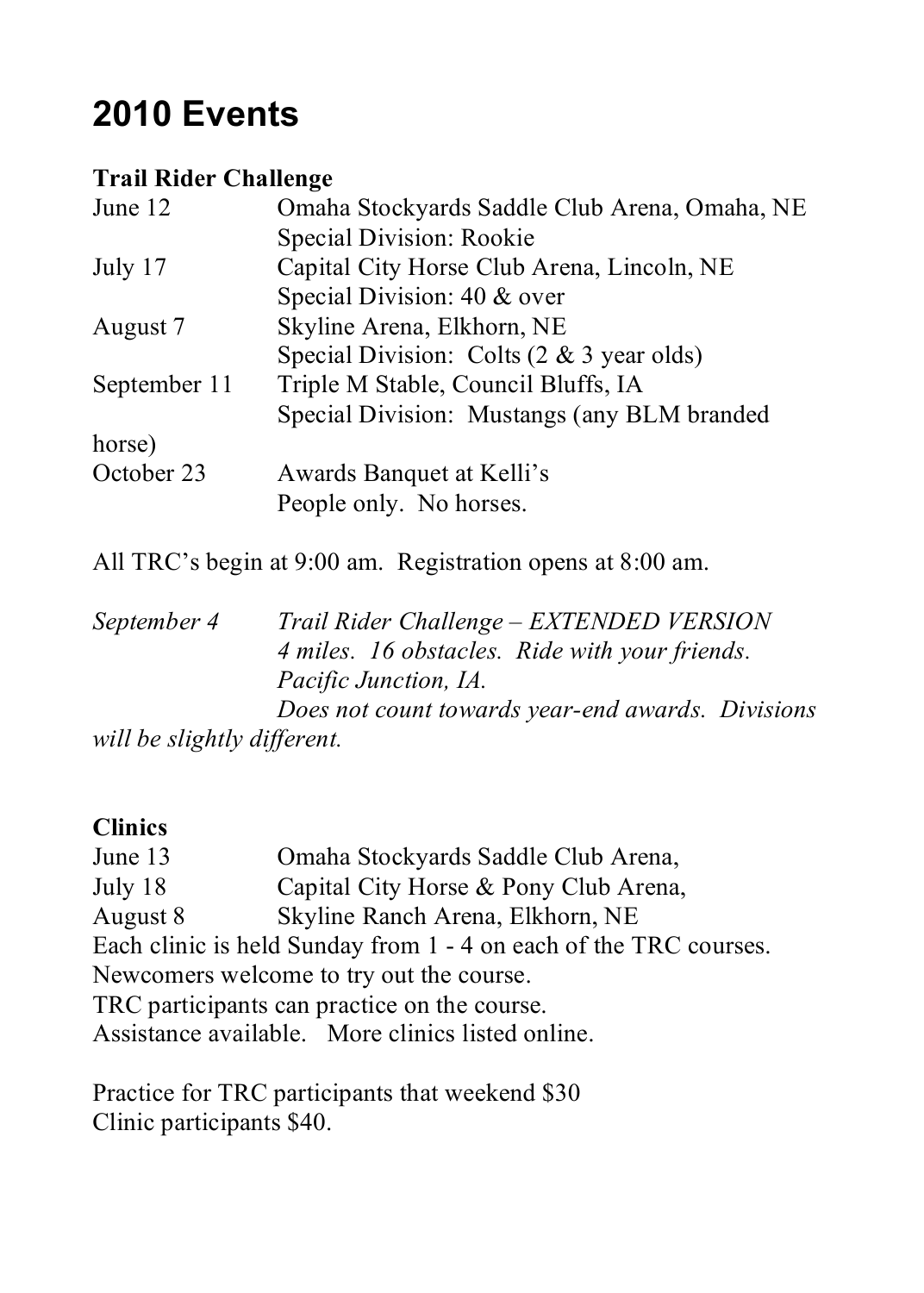## **Divisions**

**Five divisions** will be at each event and have year-end prizes. 1. **Extreme – Short Course**: Last class of the day. The TRC course is changed up and 6 obstacles will challenge the extreme in you! Open to riders 13 and over, not novice riders. Timed.

2. The **Trail Rider Challenge Division** is scored and timed. 10 obstacles are worth 10 points each. Time is worth 10 points. Overall horsemanship is worth 5 points. It is in an open area and includes loping. Open to all ages and skill levels of horse and rider.

3. The **Novice Division** is for beginner adults, teens or inexperienced horses. Novices have NOT competed in the Extreme division. Novices have never won a TRC, a Trail Class or a similar event. Novices have never been paid to ride, train or give lessons. The class is in an arena and the pattern includes walk and trot. No loping. 10 obstacles are worth 10 points each. Not timed. Time limit strictly enforced. 4. **Senior Youth Division:** Youth 13 to 18 as of January 1. The Sr. Youth Division will be held on the Trail Rider Challenge course. Sr. Youth may enter the Trail Rider Challenge and compete with the adults. They would run the course once. The score would count twice. Sr. Youth may enter the Novice division.

5**. Junior Youth Division:** Youth 12 and under as of January 1. The Junior division competes on the same arena course as the novices. Walk - trot. Time limit.

**Special Divisions**: Special Divisions will be completed with the Trail Rider Challenge Division. A rider may enter their score in the Trail Rider Challenge Division and /or the special division. The horse and rider go through the course once. Their score applies to the division(s) they enter.

June 12: Rookie Division  $(1<sup>st</sup>$  time at TRC) July 17: 40 & over August 7: Colt Division (2 & 3 year olds) September 11: Mustang Division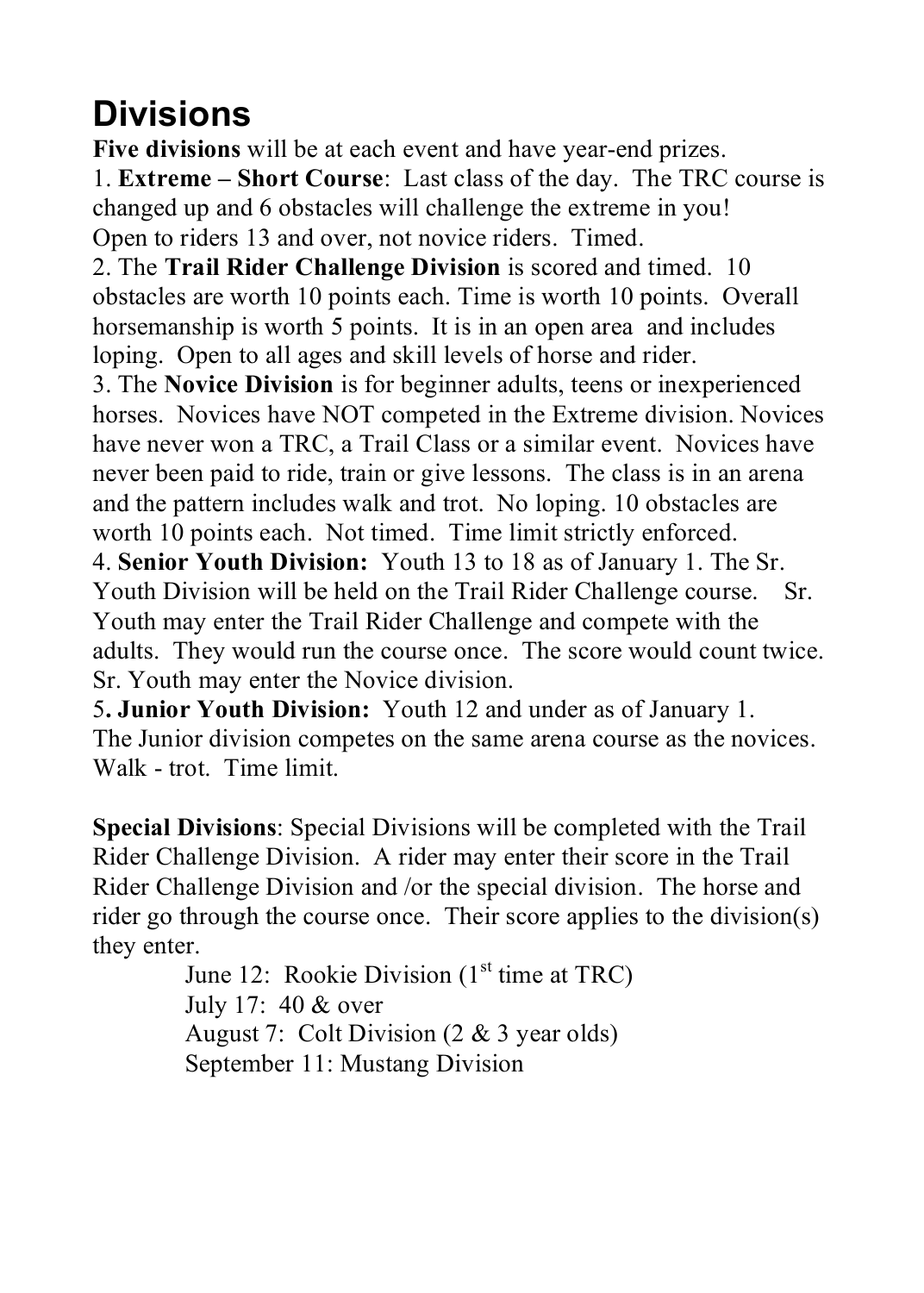## **Prizes & Awards**

Ribbons  $1st - 6<sup>th</sup>$ . in all divisions. Award for  $1<sup>st</sup>$  place in all divisions.

Year-end points;  $1<sup>st</sup>$  place will receive 10 points,  $2<sup>nd</sup>$  place 9 points,  $3<sup>rd</sup>$ place 8 points, 4<sup>th</sup> place 7 points, etc to tenth place. There are four point events for 2010.

Year-end Awards: Each division will receive awards  $1<sup>st</sup> - 4<sup>th</sup>$  place. Awards will most likely be trophy buckles for  $1<sup>st</sup>$  and  $2<sup>nd</sup>$ , tack for  $3<sup>rd</sup>$ and  $4<sup>th</sup>$ . In the event we have enough participants in a division to afford a trophy saddle then those arrangements will be made.

## **Exhibitor Numbers**

**Each exhibitor will purchase a number for the year. The proceeds from the sale of numbers will fund the year-end awards. This reduces the amount of entry fees approximately \$20 per class from 2009 fees and rewards those who show multiple times.**

Trail Rider Challenge: \$35 Novice Division: \$25 Sr. Youth: \$15 Jr. Youth: \$10

## **Entry Fees**

Trail Rider Challenge: \$45 Novice Division: \$35 Sr. Youth: \$20 Jr. Youth: \$15

Special Divisions: If horse and rider compete in Trail Rider Challenge it is an additional \$20. If horse & rider compete in the Special division only the entry fee is \$35.

If Sr. Youth enter the Sr. Youth and Trail Rider Division both there is a \$10 discount.

**How to Enter:** Entries close 30 minutes before a division begins. Entries may be mailed in ahead of time.

**Spectators:** Free. Bring a lawn chair.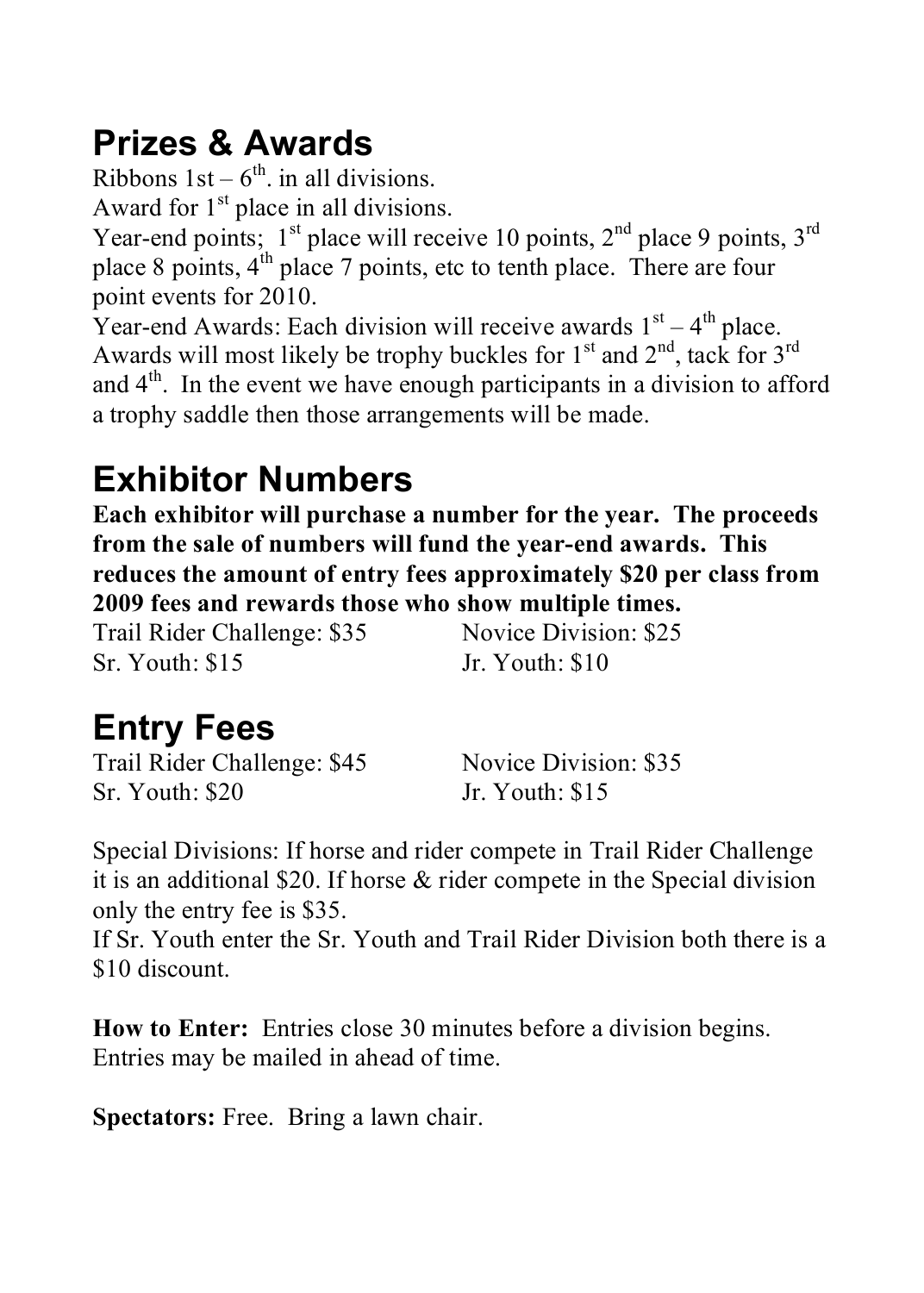### **Horse Eligibility**

Horses may see a course only once. The exception is the Extreme division will be ran on the Trail Rider Course. A horse may compete on both the Trail Rider Challenge Course and Novice Course. Open to any breed and riding discipline.

Show is approved for PAC (APHA) points and several other breed association programs. Please bring your paper work with you. Check ahead of time for your breed rules and requirements.

**Exhibitor Order** will be determined by show management by drawing and posted. Accommodations are made for exhibitors with multiple horses. You must compete in this order.

## **Trail Rider Challenge OBSTACLES**

Most obstacles will come from this list. Show management has the right to be creative.

### **TYPICAL OBSTACLES:**

- 1. GATE Opening, passing through and closing the gate.
- 2. CROSSING OBSTACLE poles, logs, bridge, water, ditch, or tarp
- 3. DRAGGING OBSTACLE log, tire, tarp, pallet, etc
- 4. ROPE A STATIONARY STEER judged on horse, not rider's roping ability
- 5. LOADING INTO A TRAILER
- 6. REMOVE, CARRY AND REPLACE AN ITEM slicker, bucket, ball, flag, saddlebag, etc
- 7. BACK or ride thru & around obstacles or up and down hill
- 8. SIPEPASS over a single pole or poles.
- 9. JUMP Lope over a small jump (log or small barrel). Youth may trot.
- 10. MAILBOX Approaching the object and handling an item
- 11. THROUGH Cowboy curtains, tunnels
- 12. NATURAL TERRAIN brush, sticks, downfall areas, ravines, hills, debris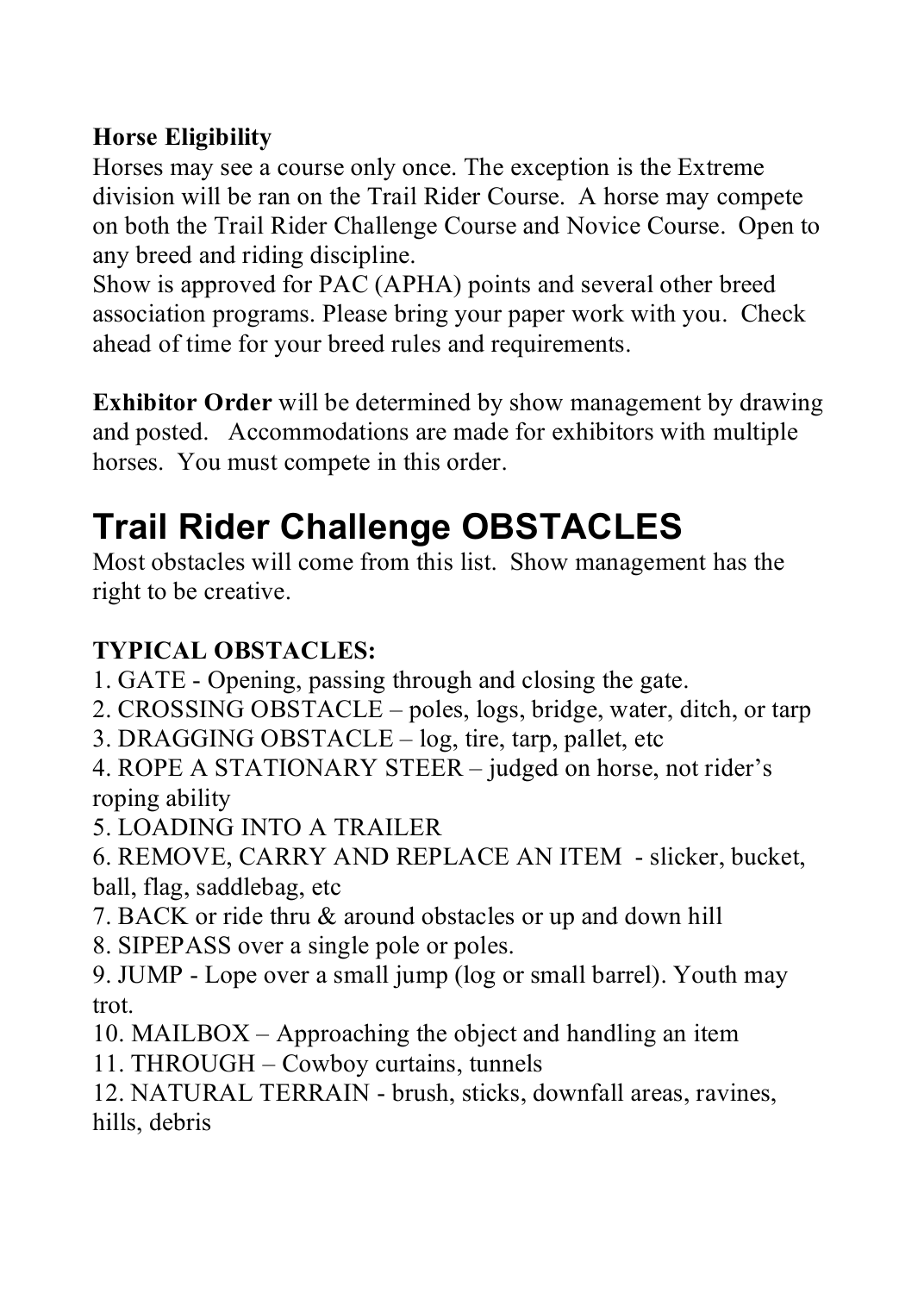- 13. MOUNTING From fence, block, log, windmill
- 14. CIRCLES or Straight Line– trot, lope, lead changes, slow, fast
- 15. SMOKE campfire
- 16. LOUD NOISES
- 17. MAZE or tight fit
- 18. PICKIN UP HORSES FEET
- 19. PONY A HORSE (Xtreme division)
- 20. MANUEVERS Pivots, rollbacks, stops, weaving or pattern
- 21. CATTLE Move from pen to pen (Xtreme division)
- 22. WATER crossing, sprinkler, carry, creek

**A course walk through for competitors will be 30 minutes before competition begins**. It is the competitor's responsibility to fully understand the course and rules at this time. Obstacles must be completed in the designated order. It is acceptable to ask the judge where to go next in the Youth and Novice Divisions. The Trail Rider Challenge division should know the course. A 10-point deduction will be made if a rider in the TRC division goes off course.

# **SAFTEY**

Obstacles are designed with safety in mind. However, if you feel an obstacle is beyond the abilities of you and/or your horse you may skip that obstacle. You will receive a zero for that obstacle but will still receive a score for the course. 30 seconds will be added to your time. Helmets are encouraged but not required.

Competitors and parents/legal guardians of youth assume all responsibility when on the grounds and participating in the event.

## **RULES**

- 1. Open to any discipline of riding and breed(s) of horse.
- 2. Horse can go through each course only once. A rider may exhibit multiple horses.
- 3. All riders must sign a release form. Riders 17 years or age and under must have parent/guardian signature on release form. Release forms online.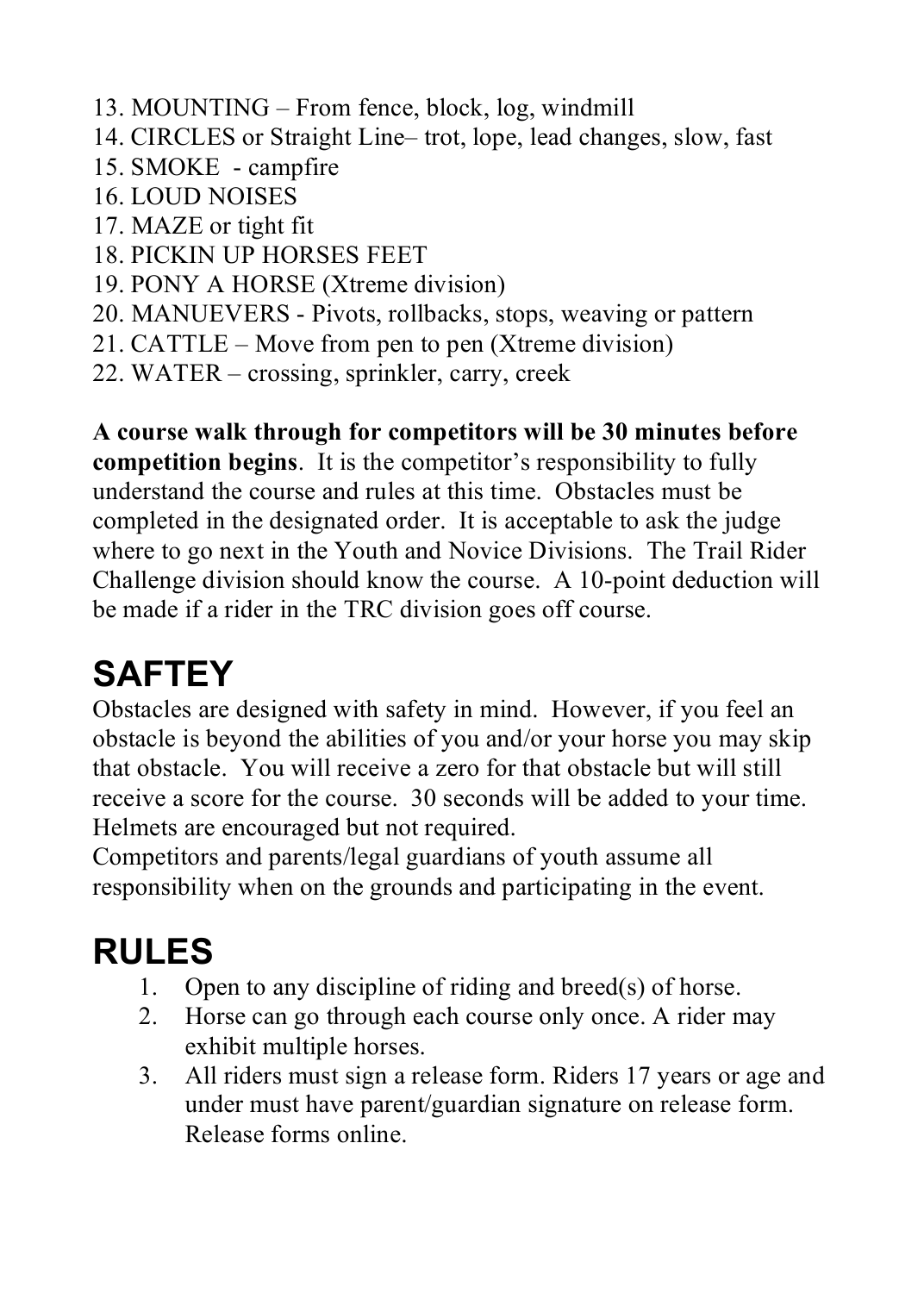- 4. Riders must pay a non-refundable entry fee.
- 5. Riders may not consume alcoholic beverages before or during their ride. A rider will be disqualified if it appears that the rider is using drugs or alcohol.
- 6. Equines must be serviceably sound and in good condition as determined by the judge.
- 7. Horses may be shown in any division if the rider is eligible for the division.
- 8. It is expected that each horse shall be treated humanely with kindness and respect at all times. Horses should have the opportunity to display their great natural ability not hindered by drugs, surgical alterations or inhumane treatment. Our position is to hold to the highest standard of integrity in treatment and care of the horse.
- 9. The judge always has the option of disqualifying an exhibitor for safety reasons, disrespect or misconduct.
- 10. No whining, moaning, or complaining. There shall be a oneyear ban on crybabies and poor sports and a three-year ban on jerks. The object is to have fun and to better our horsemanship. Suggestions are welcome.
- 11. No horses on the course before their turn.
- 12. If you choose to lead your horse through an obstacle you must remount before moving toward the next obstacle.
- 13. If you happen to fall off your horse and you can regain control with out assistance and remount you may do so. If your horse leaves the course you are disqualified.
- 14. The judge shall have the right to the blow whistle and ask contestant to move on to next obstacle upon the third refusal or 30 seconds the rider should move to the next obstacle.
- 15. Failure to complete an obstacle results in a zero for that obstacle and a 30 second time penalty, not a disqualification.
- 16. It is permissible to change rein hand to work with an obstacle.
- 17. Please respect the facility, treat it well and clean up after yourself.
- 18. Show management has the right to add additional rules if necessary. Rule additions will be posted at registration table.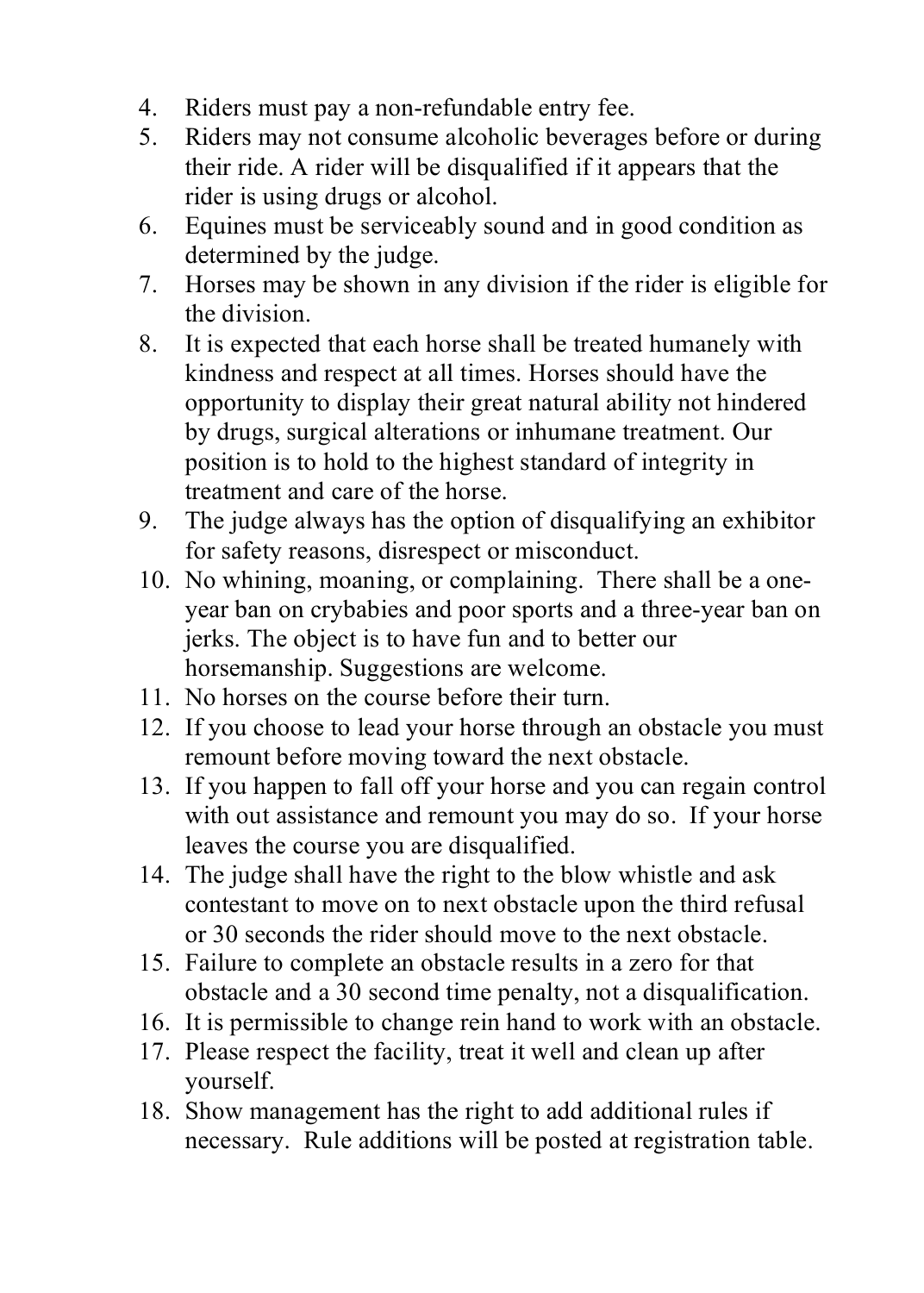# **TACK & ATTIRE**

**Attire:** Boots with a heel are mandatory. Dress should be appropriate for the weather and the event, neat and functional. Show clothing not required.

**Numbers:** the show secretary will issue each rider one number for the season. The number will be displayed in a visible manner. Failure to do so results in disqualification.

**Tack** must be safe, humane and in good working condition. If show management determines an item to be unsafe or not humane the exhibitor has 10 minutes to correct the problem and return to the course.

**Snaffle Bits and Bosals**: Any horse may be shown 2 handed using a snaffle or bosal.

**Horses that are shown in bit with a shank should be ridden one-handed.** Use of two-hands penalized.

**Discouraged Equipment**: Mechanical hackamores, tiedowns, draw reins, martingales, and wire chinstraps strongly discouraged.

### **JUDGING**

Each contestant will perform the required trail pattern individually. The best trail horse will be willfully guided with no apparent resistance. Any movement made by the horse on it's own or deviation from the pattern must be considered a lack of control. Credit will be given for horsemanship, smoothness, calmness, finesse, forward motion, control, attitude, **quickness** and authority in performing the various obstacles while using controlled speed. This event is intended to display the versatile working ability of a horse.

- A good horseman will never endanger themselves or their horse.
- A good working relationship between horse and rider should be rewarded

Riders will abide by the ruling of the judge. All judges' decisions are final.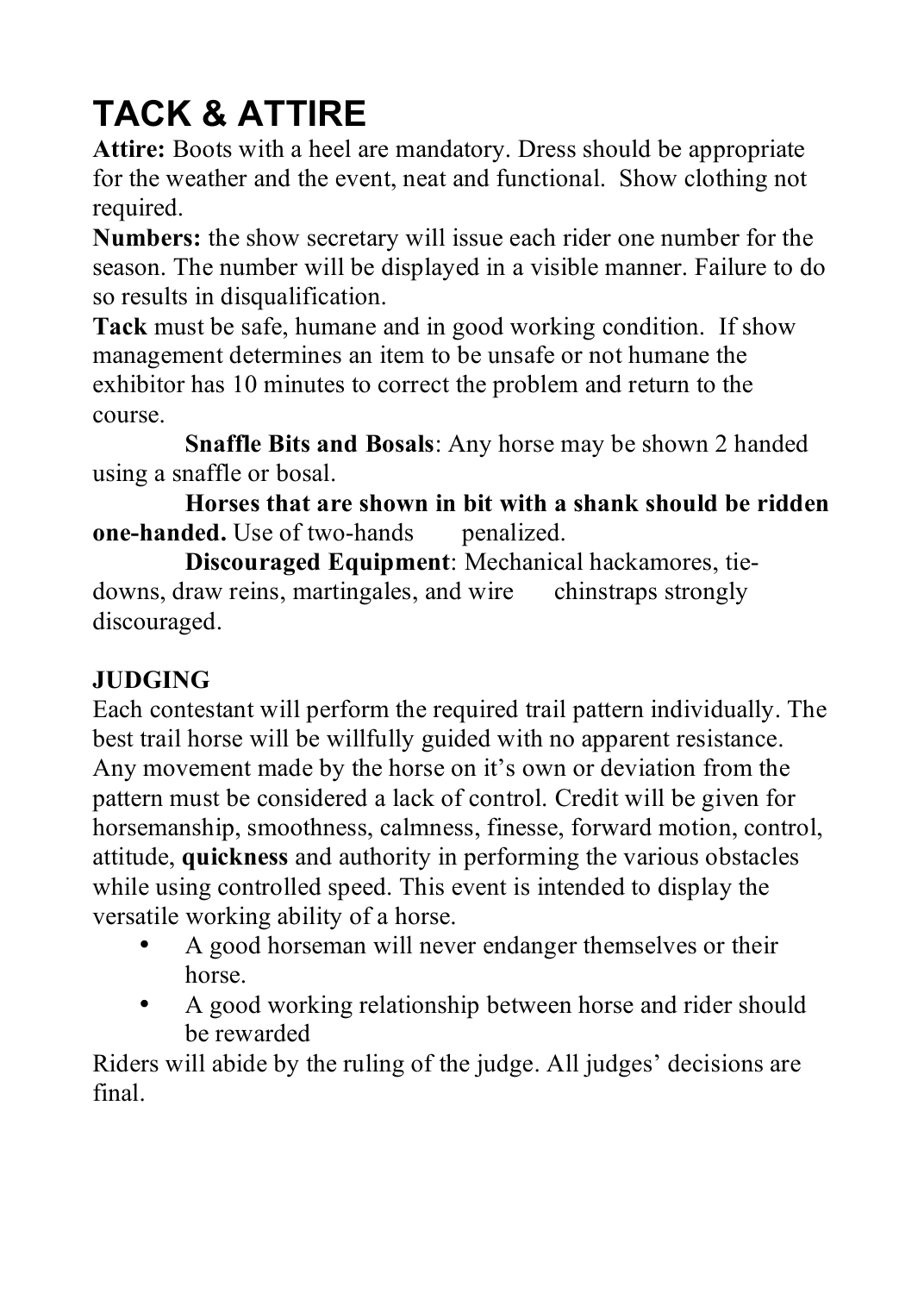### **SCORING**

Each obstacle will be worth 10 points for a possible total score of 120 points.

Points can be given in .5 increments.

Scoring system;

- 0 Not Attempted
- 1 Attempt made, uncooperative horse, 3 refusals
- 2 Attempt made, uncooperative horse, 2 refusals
- 3 Attempt made, uncooperative horse, 1 refusal
- 4 Obstacle complete with hesitation, rough but done
- 5 Obstacle completed with slight deviation or hesitation
- 6 Obstacle completed as expected
- 7 Obstacle completed smoothly and willingly
- 8 Obstacle completed willingly with finesse
- 9 Obstacle completed willingly with a higher degree of difficulty
- 10 Obstacle completed willingly with a higher degree of difficulty and extreme finesse

### **TIME**

The competition time keeper/time clock will record the entry/competitors time. The official timer will have the final time decision and may not be challenged.

10-minute time limit for all divisions or as posted at walk through.

Trail Rider Challenge: Time points are given in 30-second increments. Time points are given in addition to the exhibitors score for obstacles.

> The fastest time is awarded 10 pts Exhibitors within 30 seconds of the fastest time receive 9pts. Exhibitors within the next 30 seconds will receive 8pts. Exhibitors within the next 30 seconds will receive 7pts. Exhibitors within the next 30 seconds will receive 6pts. Exhibitors within the next 30 seconds will receive 5pts. Exhibitors within the next 30 seconds will receive 4pts.